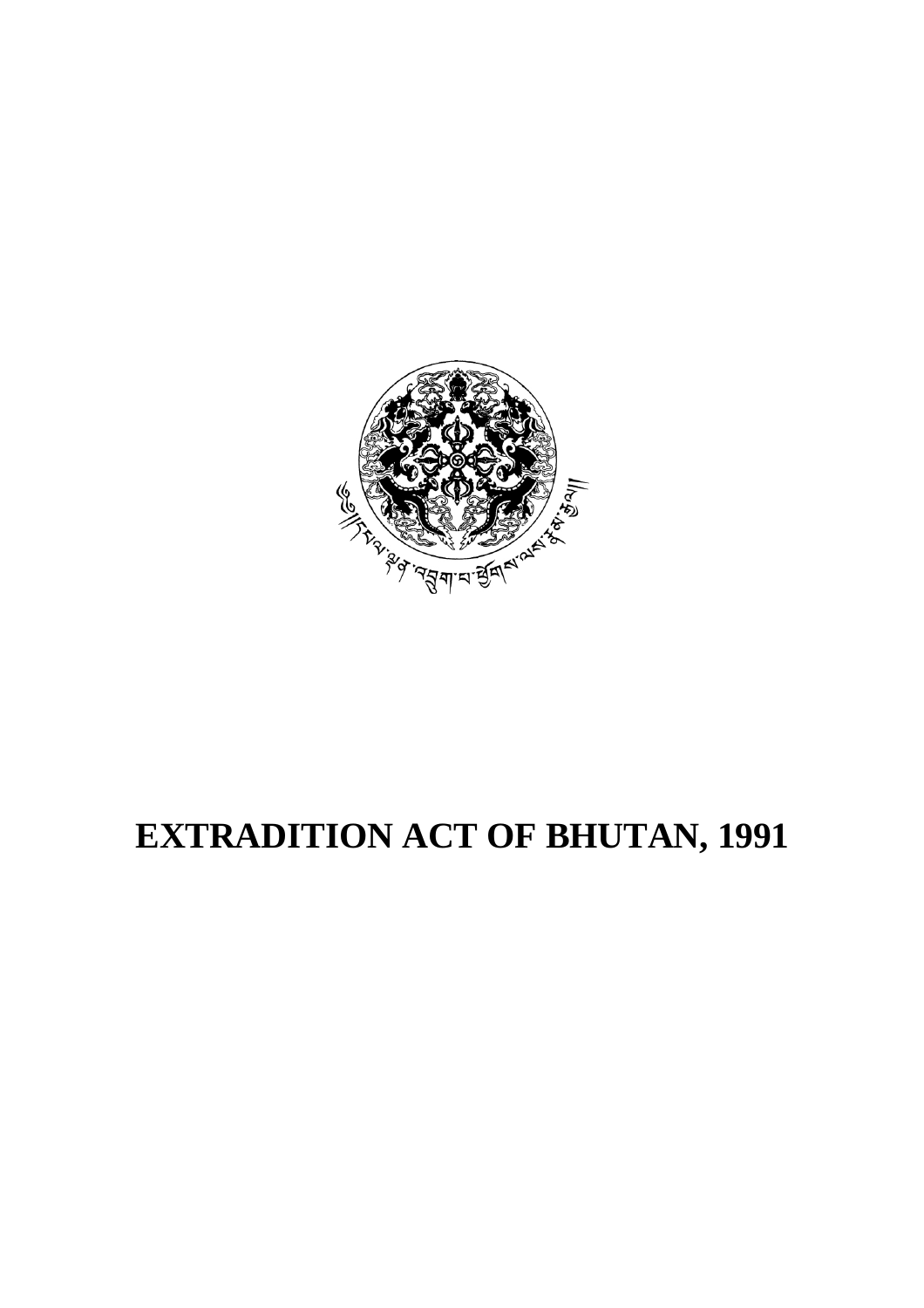# **EXTRADITION ACT, 1989 (1991)**

WHEREAS it is expedient to introduce national legislation for extradition of fugitive offenders;

NOW therefore, the National Assembly of Bhutan enacts this legislation.

# I.. **Preliminary**

- A.. This Act may be called the Extradition Act, 1989 (1991)
- B.. This Act shall come into force immediately.
- C.. This Act shall apply to the return of persons to, and to persons returned from a treaty state.
- D. This Act may also apply to non-treaty state where the Royal Government of Bhutan considers it expedient to surrender the suspected fugitive offender to that state not withstanding that there is no extradition treaty with that state, subject to modifications, exceptions, conditions and qualifications, if any, as may be made by the Royal Government of Bhutan.

# II.. **Definitions :**

In this act, unless there is anything repugnant in the subject or context :

- A.. "Court" means High Court of Bhutan unless it is specified otherwise.
- B. "Extradition Offence" means an offence included in the Schedule to this Act constituting an offence against the law of Bhutan, or an offence specified in the extradition treaty or arrangement with the foreign state.
- C.. "Treaty State" means a foreign state with which an extradition treaty is in operation.
- D.. "Extradition Treaty" means a treaty or agreement between Bhutan and foreign state for the extradition to or from such state of a person accused or convicted of an extradition offence.
- E.. "Fugitive offender" means a person who, being accused or convicted of an extradition offence within the jurisdiction of a foreign state is, or is suspected to be, in Bhutan.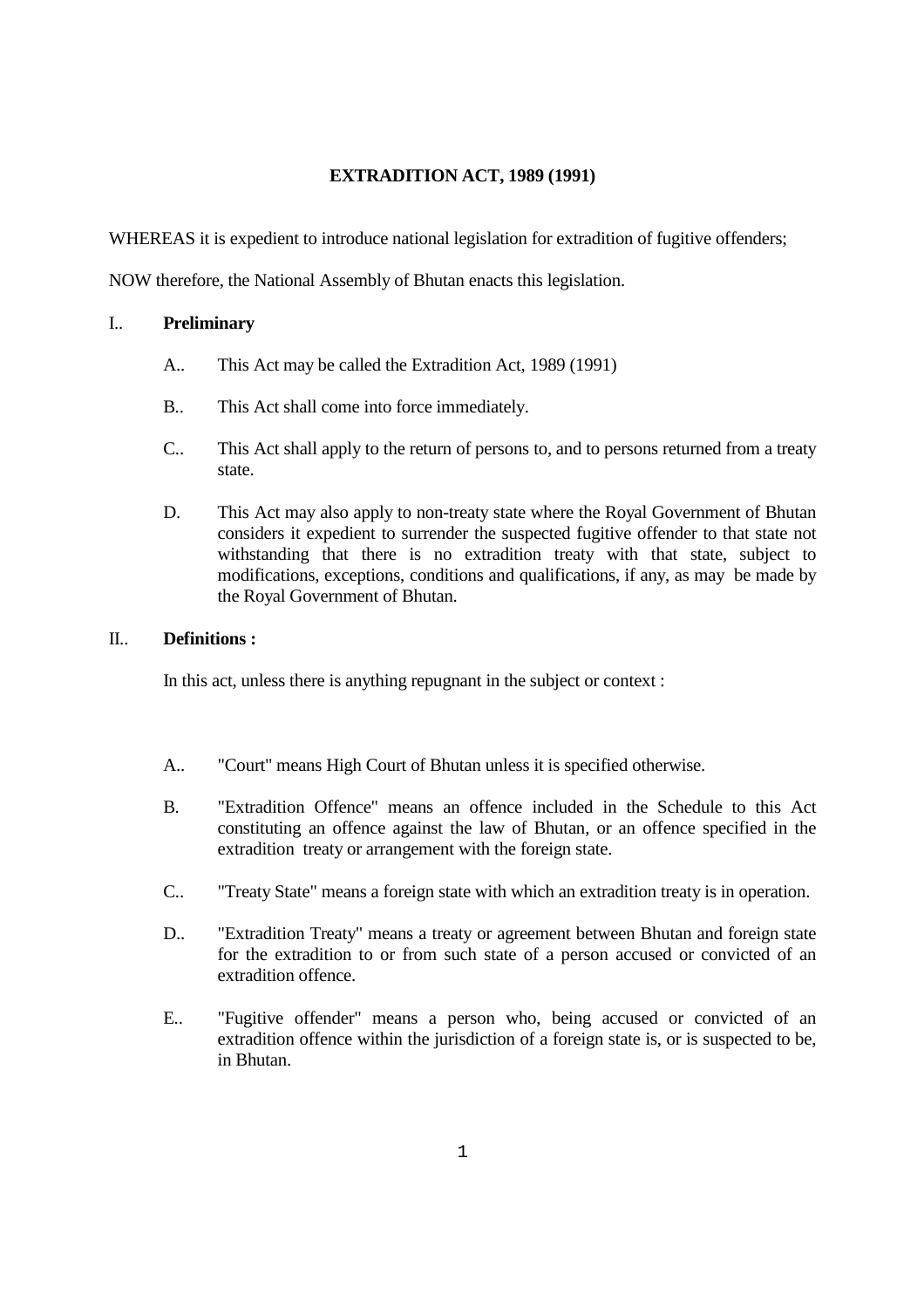F.. "Requesting state" means a treaty state which requests another treaty state for extradition of a fugitive offender.

## III.. **Request for extradition or punishment:**

- A.. Request for extradition or punishment of the fugitive offender who, after committing an offence, has absconded to the Kingdom of Bhutan may be made in writing through the diplomatic mission of the foreign country in Bhutan or through the Bhutanese diplomatic mission in that country. If such a request cannot be made through these channels, the foreign country may make the request directly to the Royal Government of Bhutan.
- B.. While making the request for extradition or punishment pursuant to sub-section 3.1 above, the requesting state shall provide all relevant evidence and information about the fugitive offender including those submitted by him and state the location of his stay in Bhutan.

#### IV.. **Proceedings :**

- A.. On receipt of the request for extradition or punishment of a fugitive offender, the Royal Government may, if it thinks fit, order the High Court to investigate the matter.
- B.. The Court, after receiving the Government order, shall issue a summon or warrant for arrest of the fugitive offender.
- C.. When the fugitive offender appears or is produced before the Court, the Court shall inquire into the case and take such evidence as if it where a similar case triable under its jurisdiction.
- D.. On completion of the inquiry, the Court shall submit a report to the Royal Government on the results of its inquiry and its recommendations. The report shall include all pertinent information and evidence received in connection with the inquiry including other submissions as may be requested by the fugitive offender.
- E.. Pending the decision of the Royal Government on the report, the fugitive offender shall remain under police custody for a period not exceeding thirty days from the day of the submission of the report by the Court to the Royal Government of Bhutan.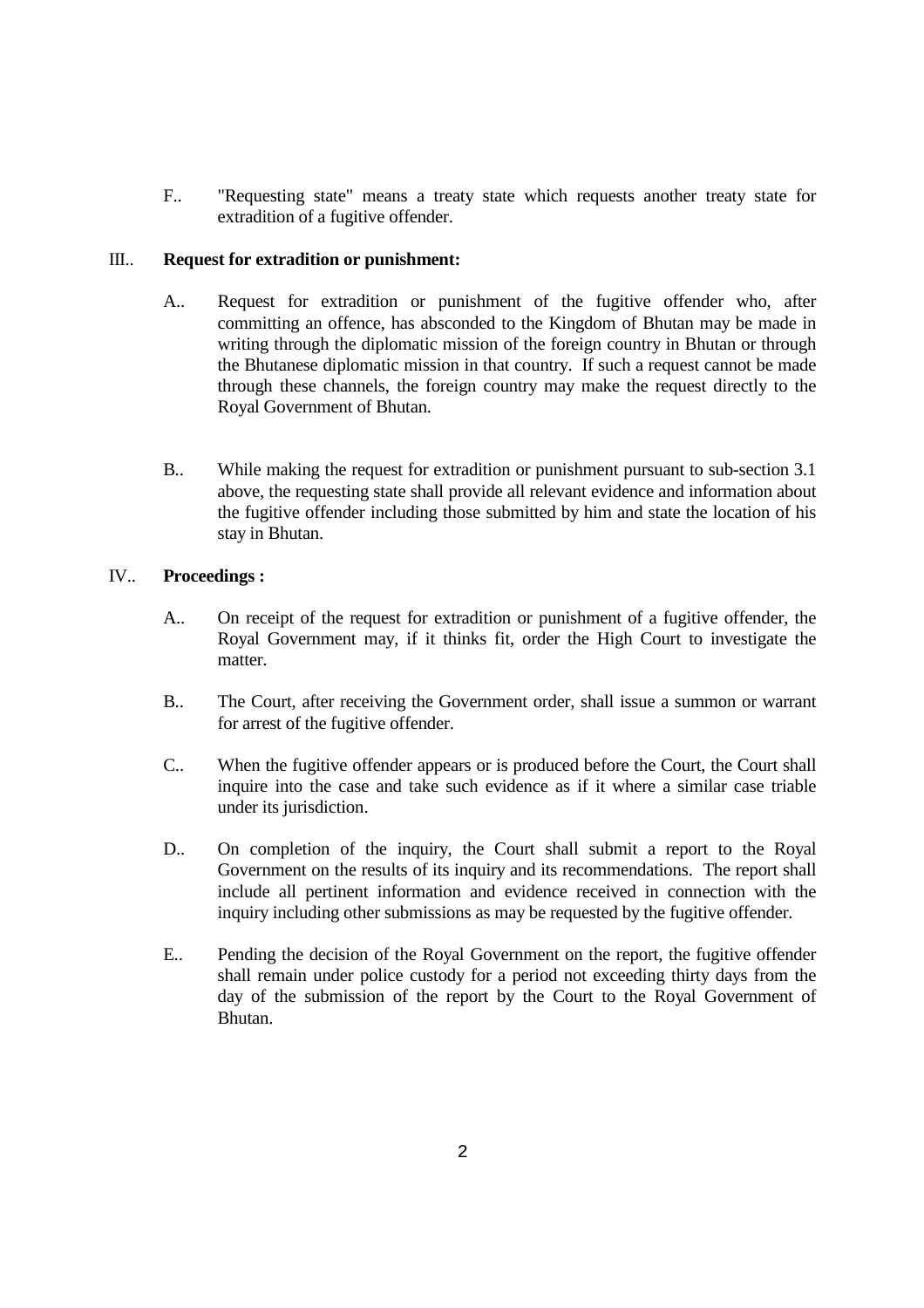## V.. **Extradition of fugitive offender :**

- A.. If the Royal Government decides to extradite any fugitive offender on the basis of the recommendations made by the Court, it shall inform the requesting state of its decision. The Royal Government shall also issue an order specifying the place where the fugitive offender is to be handed over and the name of the person who is to receive him.
- B.. While extraditing the fugitive offender pursuant to sub-section 5.1. above, the cash or kind seized from him shall also be handed over to the person who received the fugitive offender if such cash or kind is not claimed by any other person.
- C.. If a fugitive offender who has been detained for extradition under sub-section 5.1. above, has not been taken out of Bhutan within 60 days after issuing the order for extradition, the High Court upon receipt of petition submitted by the fugitive offender or on his behalf, may acquit him unless a reasonable case is made out on the contrary.

#### VI.. **Restriction on extradition :**

- A.. The Royal Government shall not extradite the fugitive offender for whom a request has been made for extradition on the following conditions:
- B.. If such fugitive offender is deemed to have committed a political offence on the basis of the evidence received from the requesting country or on the basis of evidence produced by the fugitive offender during the course of the investigation by the Court or if it is found that the fugitive offender is being demanded for punishment on political offence.
- C.. If it appears to the Royal Government that by reason of the trivial nature of the case or by reason of the request for surrender or return of a fugitive offender not being made in good faith or in the interest of justice or for any other reasons deemed important by the Royal Government, it is unjust or inexpedient to extradite the fugitive offender.
- D.. If the fugitive offender is undergoing a trial or punishment in Bhutan for offence committed within the kingdom till the trial or punishment is over.
- E.. If the prosecution for the offence in respect of which the surrender is sought, is according to the law of the requesting state, barred by time.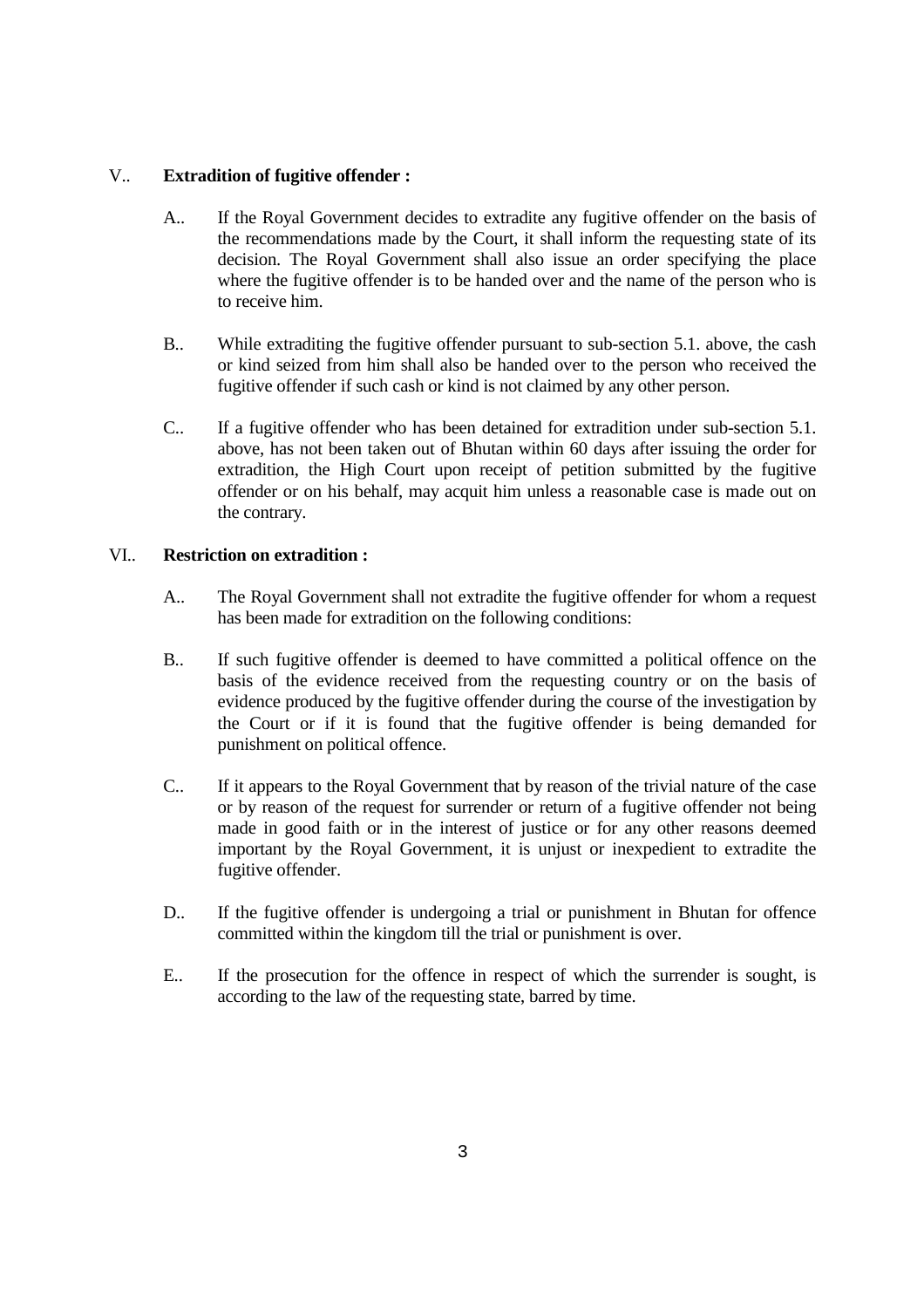#### VII.. **Punishment within Bhutan :**

- A.. If the Royal Government finds it reasonable to punish than extradite any fugitive offender on the basis of the report submitted by the Court, it may order the Court to initiate the proceedings for punishment. In such a case, the Royal Government shall inform the requesting state of the intention to punish the fugitive offender in Bhutan.
- B.. Although an appeal under the prevailing law may lie against the decision made by the Court, the fugitive offender may plead for clemency to His Majesty the King of Bhutan.

#### VIII.. **Special provision :**

 A.. Notwithstanding the provisions of the law of Bhutan the evidence, proof and documents received from the requesting state in connection with the case whose proceedings have been initiated under this Act may be admitted as evidence by the Court.

#### IX.. **Jurisdiction of the High Court for purposes of criminal proceedings :**

 A.. If any person whether a citizen of Bhutan or not, commits in a treaty state any of the extradition offenses under this Act, such person shall be guilty in Bhutan of the offence constituted by commission of the act in Bhutan.

# X.. **Surrender of fugitive offender to Bhutan :**

- A.. A requisition for the surrender to Bhutan of a person who being accused or convicted of an extradition offence, is or is suspected to be in a treaty state may be made by the Kingdom of Bhutan in the same manner as specified in Article 3 above.
- B.. Any person accused or convicted of an extradition offence who is surrendered or returned by a treaty state may be brought into Bhutan and delivered to the authority specified in the warrant of arrest or surrender issues by the treaty state for facing charges in accordance with the law of Bhutan.
- C.. A person surrendered or returned to Bhutan by a treaty state in pursuance of provision 9.1. of this Act shall not be tried in Bhutan for an offence committed prior to the surrender or return, other than the offence proved by the facts for which he has been surrendered.
- D.. The Royal Government may arrange for the person surrendered to Bhutan by the treaty state to be sent back at the cost of the Royal Government if the proceedings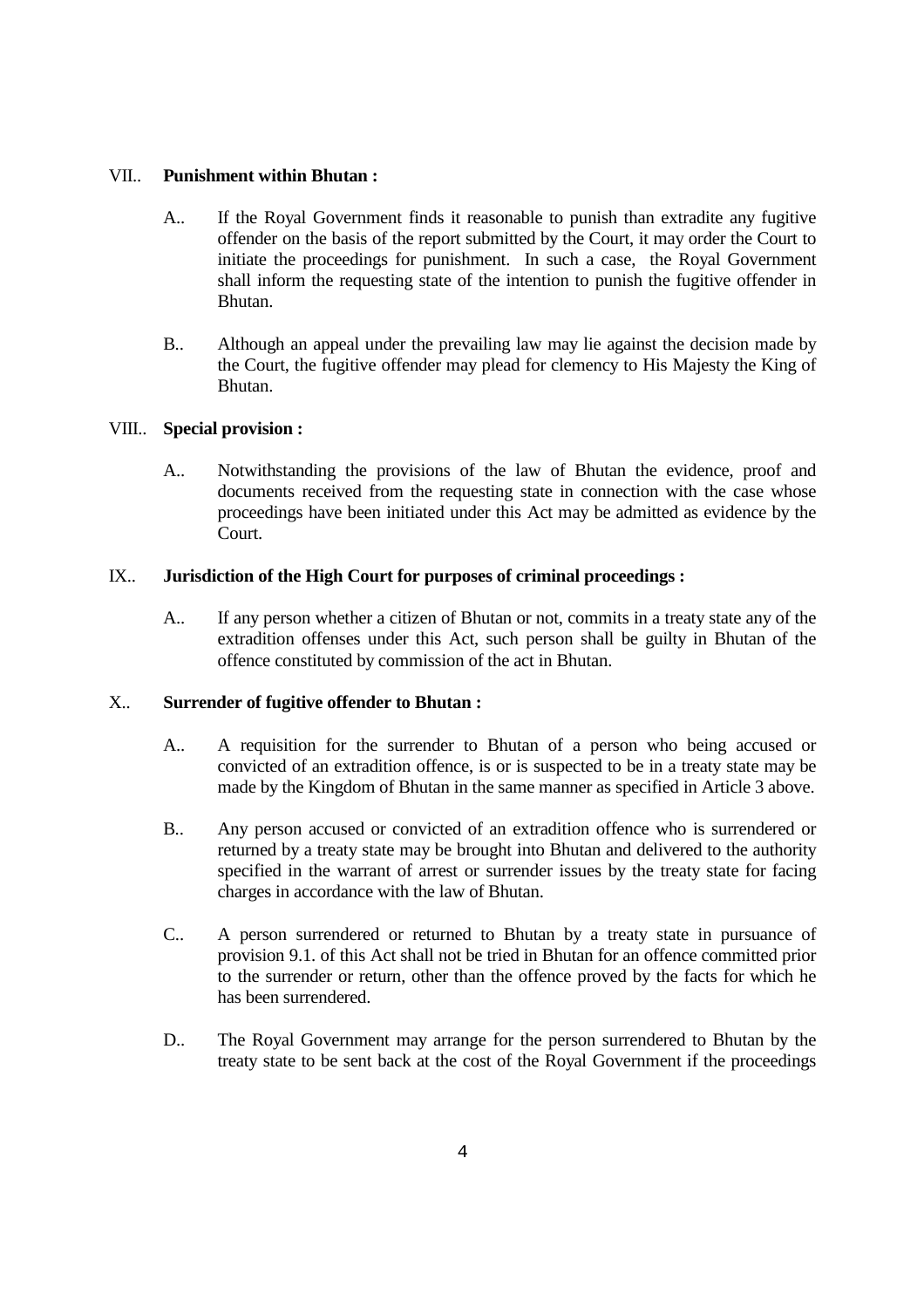against him have not begun within ninety days from the date of his surrender or return to Bhutan and if he is acquitted or discharged after trial.

# XI.. **Power to frame rules :**

- A.. The Royal Government may frame rules, as required, for implementing the provisions of this Act.
- B.. The Royal Government may amend this Act.